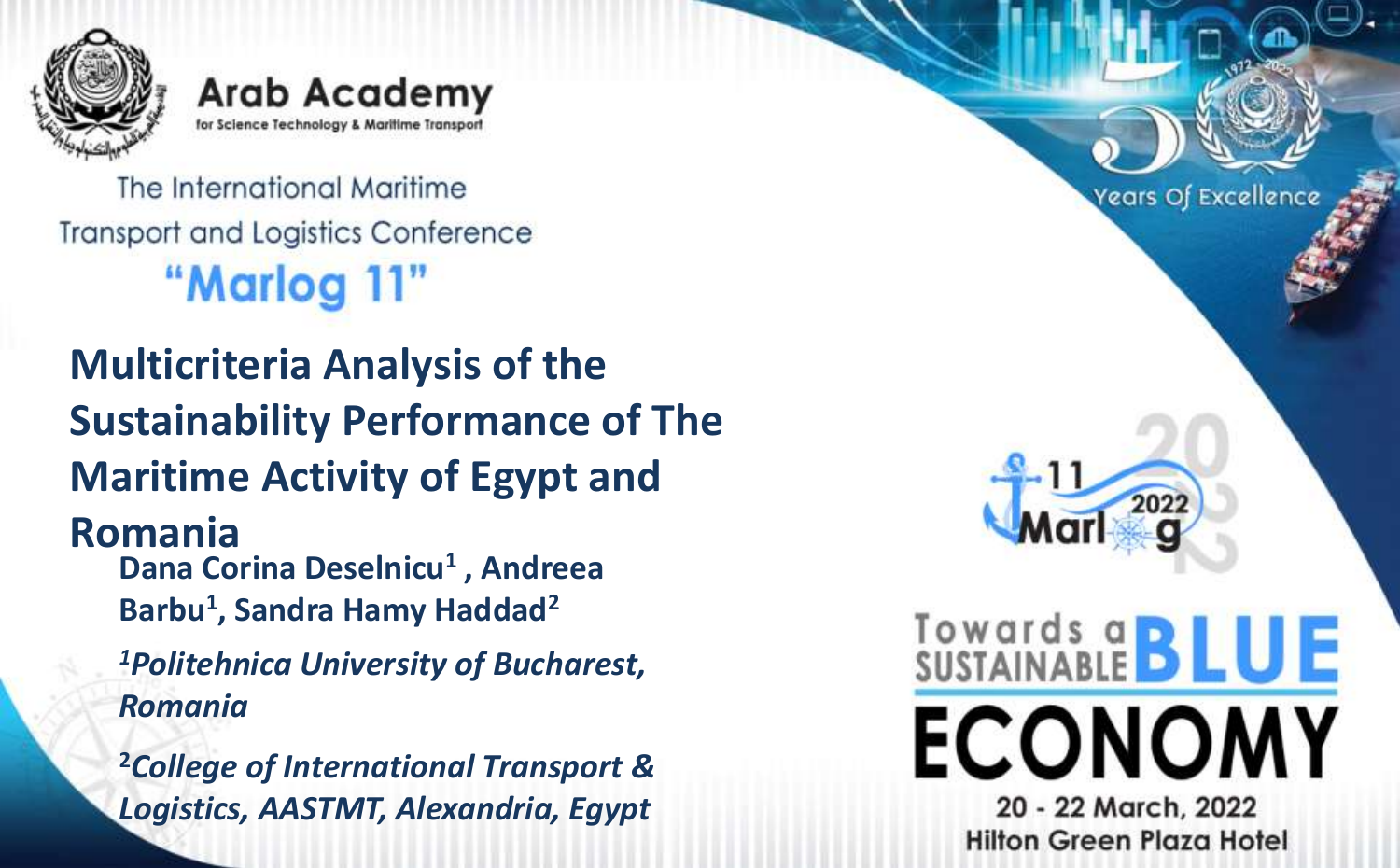### **SUSTENABILITY**

**Sustainable Development:** *"The development that meets the needs of the present without compromising the ability of future generations to meet their own needs".*

> Report of the World Commission on Environment and Development – Our Common Future, 1987



"Marlog 11"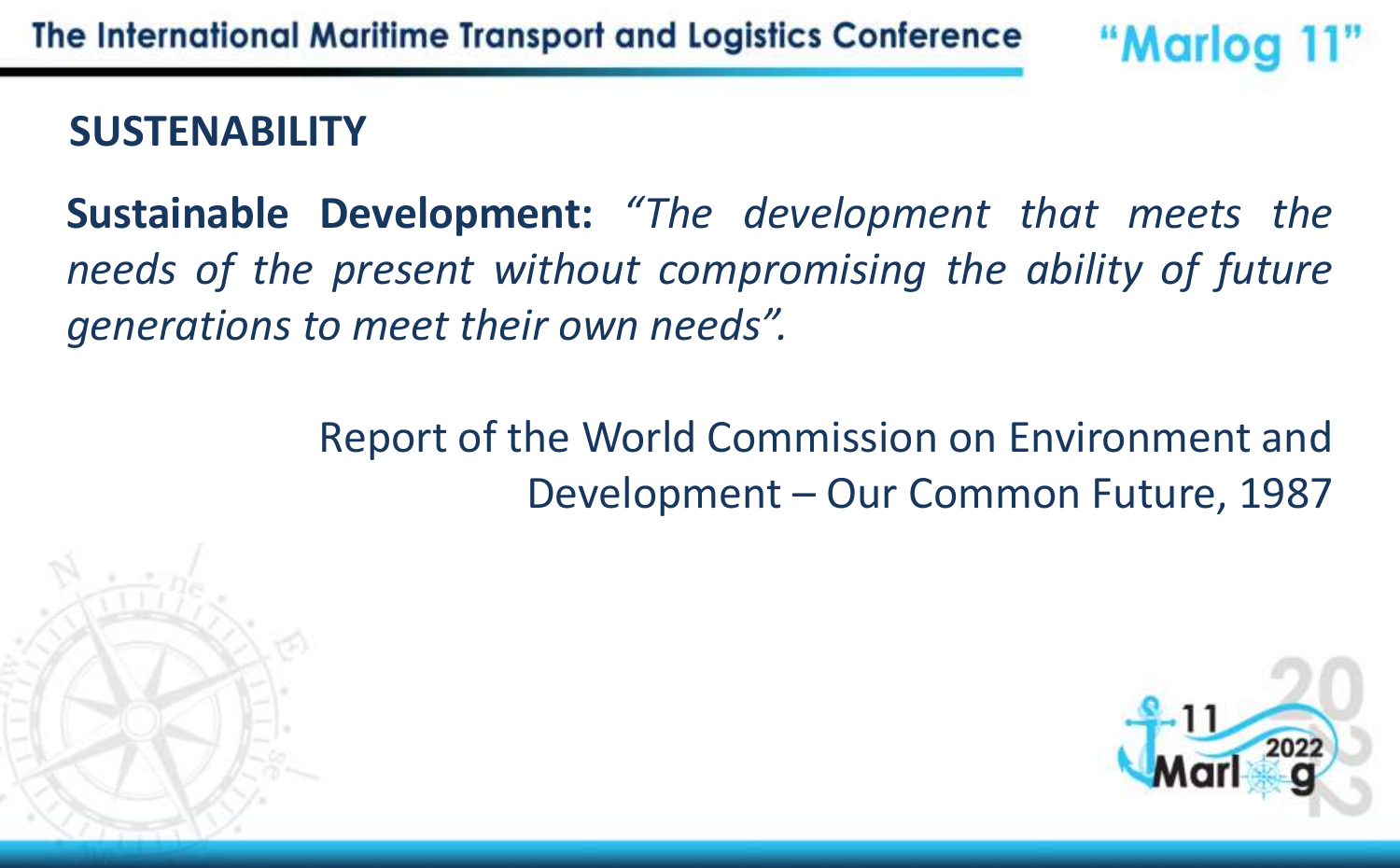

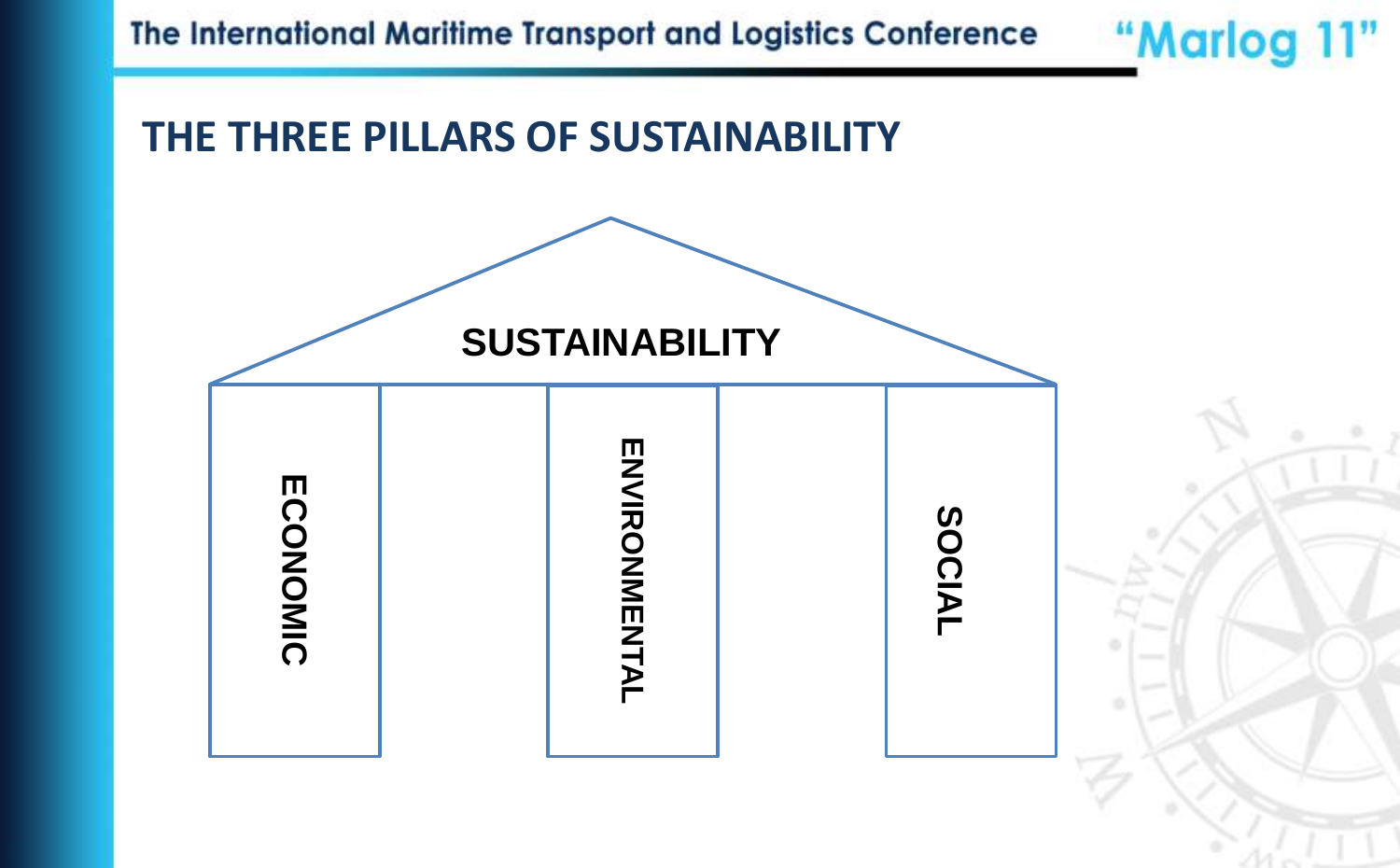#### **THE THREE PILLARS OF SUSTAINABILITY**

**Environmental sustainability:** the ecological component that must be found in every initiative aimed at protecting biodiversity; sustainable organizations aim to reduce their environmental footprint as much as possible;

"Marlog

**Economic sustainability:** ensuring the longevity of the company is a responsibility, regardless of market developments; financial profitability is one component of the business, not the only or the most important one.

**Social sustainability:** companies act for their own interests, but at the same time, they serve the interests of their employees and of society as a whole. It involves the concern for the welfare of employees and the investment of a part of the company's profit for charitable causes in the community in which it operates.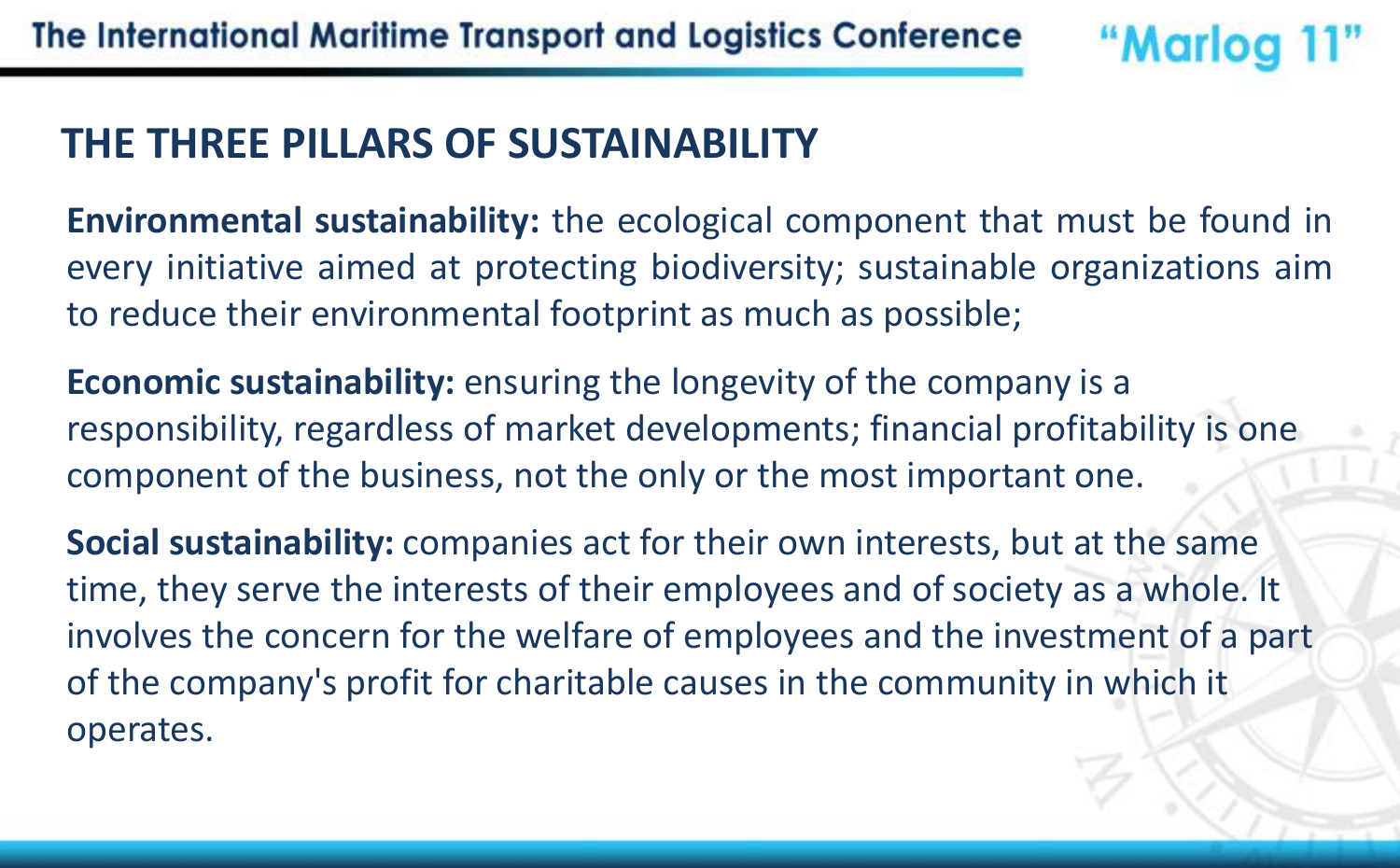#### **GRI SUSTAINABILITY STANDARDS - Global Reporting Initiative**

- The first and most adopted global standards for sustainability reporting;
- They allow organizations around the world to report on their economic, environmental, and social impact;
- They help organizations contribute to the 17 United Nations (UN) Sustainable Development Goals (SDGs).

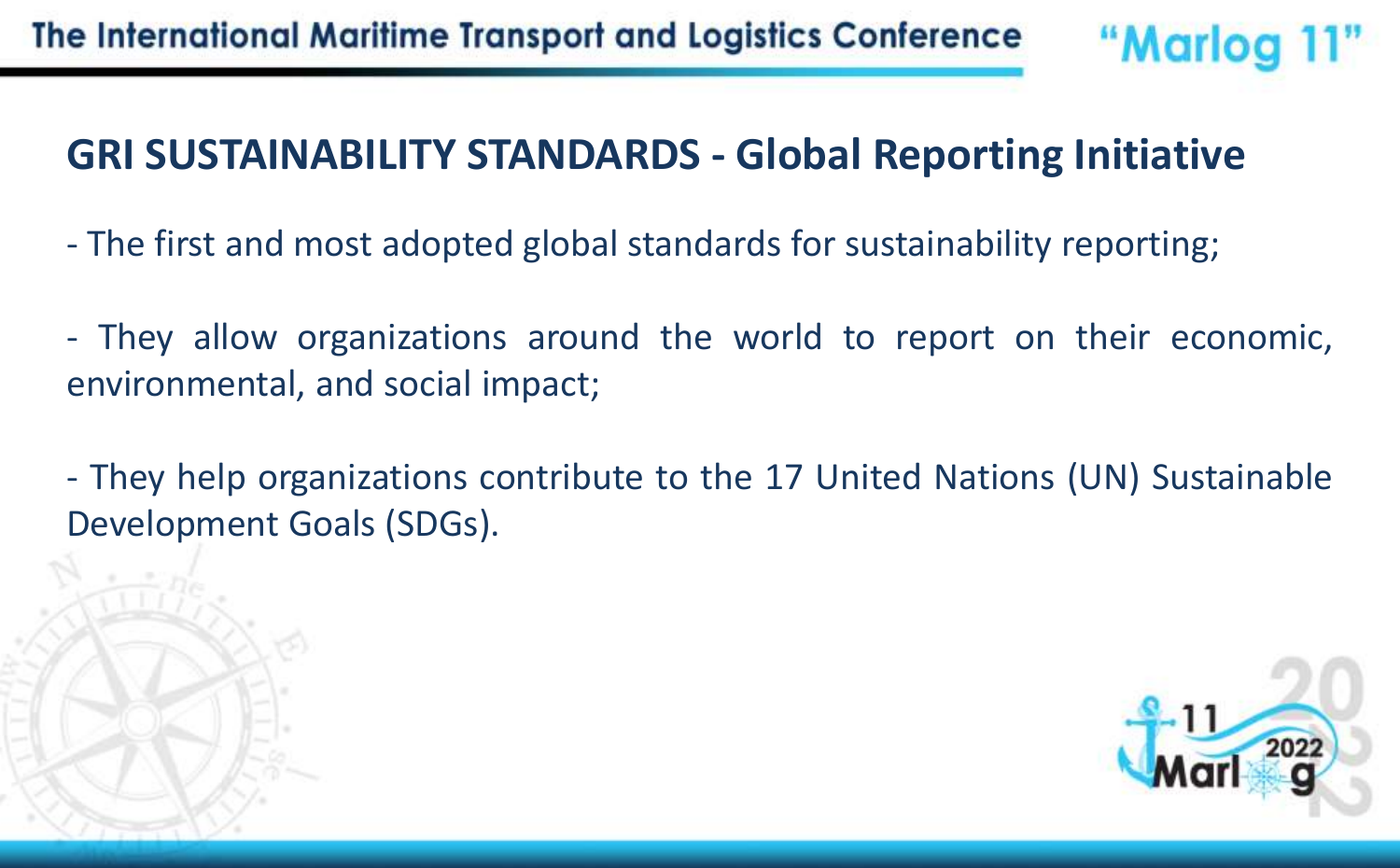## **RESEARCH METHODOLOGY**

#### **The research method: Multicriteria Decision Analysis (MCDA)**

The 5 stages of MCDA:

**- Step 1:** Formulating the problem to be solved and determining the decision criteria;

- **- Step 2:** Determining the performance values for each criterion;
- **- Step 3:** Normalizing the analyzed criteria;
- **- Step 4:** Assigning weights to the decision criteria;
- **- Step 5:** Hierarchy of variants. Calculating the performance score and choosing the best option.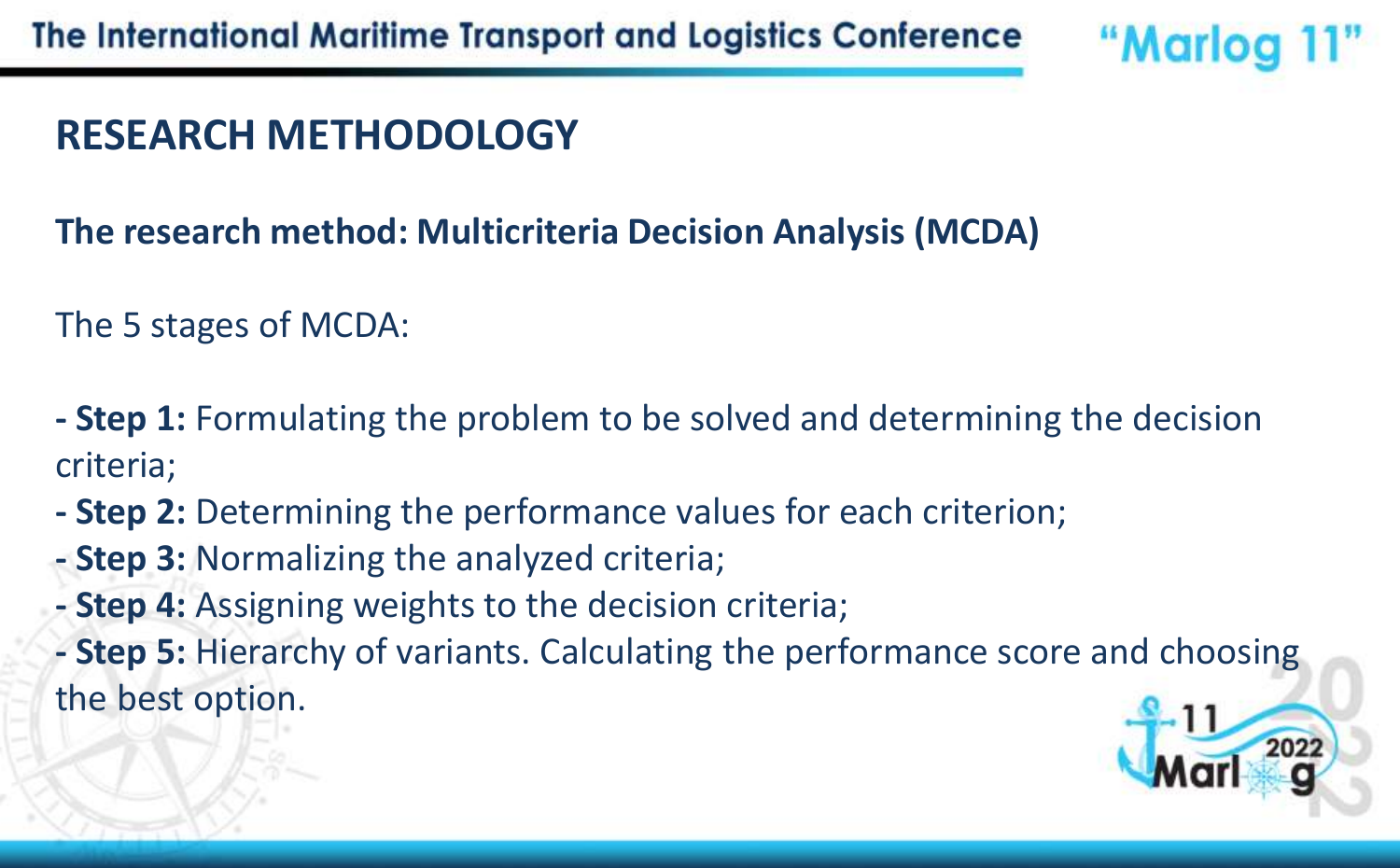#### **RESEARCH METHODOLOGY**

#### **The research method: Multicriteria Decision Analysis (MCDA)**

**- The objective** of the MCDA method applied in the paper: to determine the sustainability performance of the maritime activity of 5 countries of interest: China, The Netherlands, Morocco, Romania and Egypt.

- **The problem to be solved:** multicriteria decision in conditions of certainty, using criteria of equal importance.



"Marloc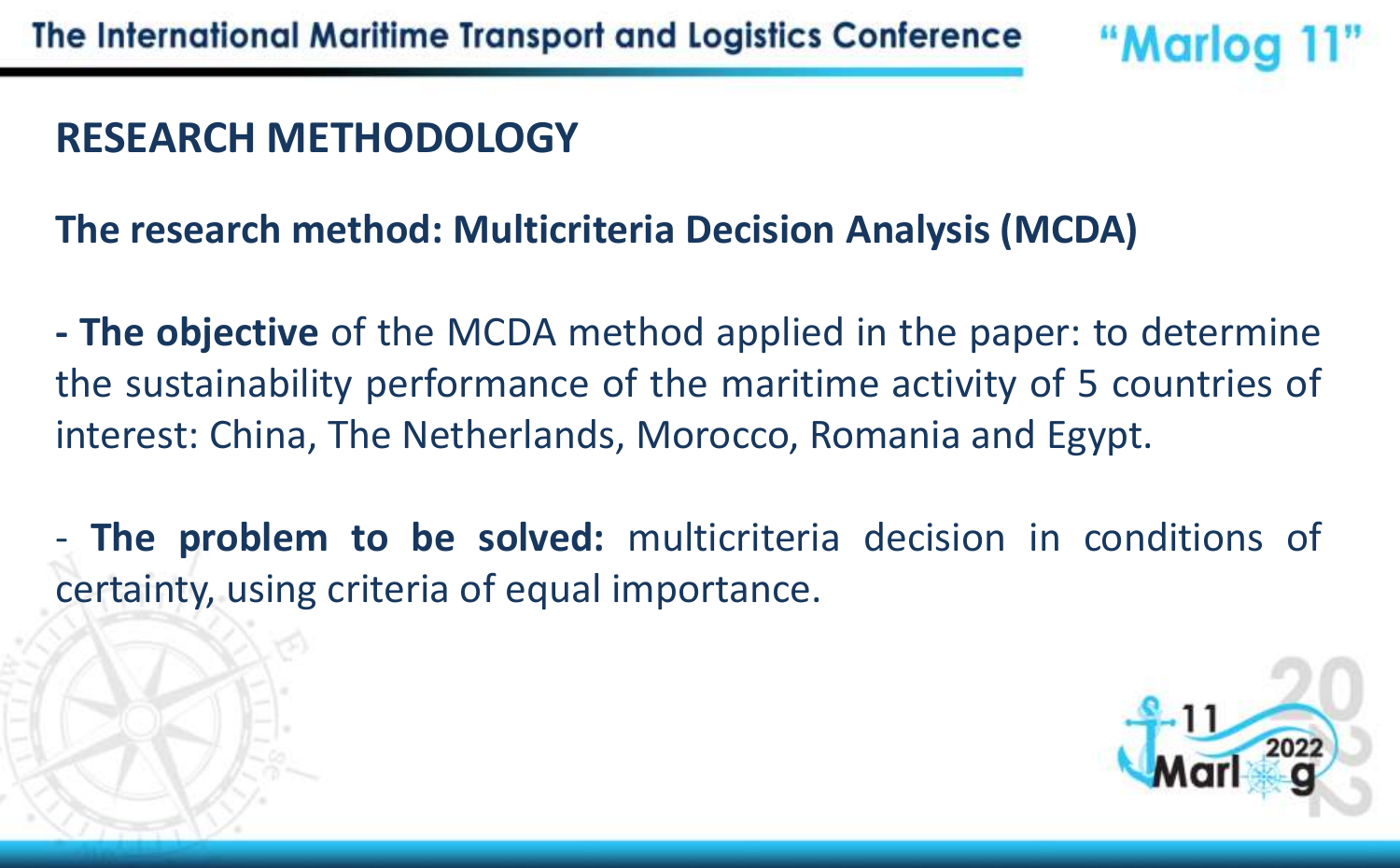## **APPLICATION OF THE MULTICRITERIA DECISION ANALYSIS**

**Step 1: Formulating the problem to be solved and determining the decision criteria**

- The authors chose **Romania** and **Egypt** as countries of interest;
- Another 3 countries were selected for the comparison:
	- **China:** the world's leading country for maritime trade;
	- **Netherlands:** Europe's leading country for maritime trade;
	- **Morocco:** Africa's leading country in maritime trade.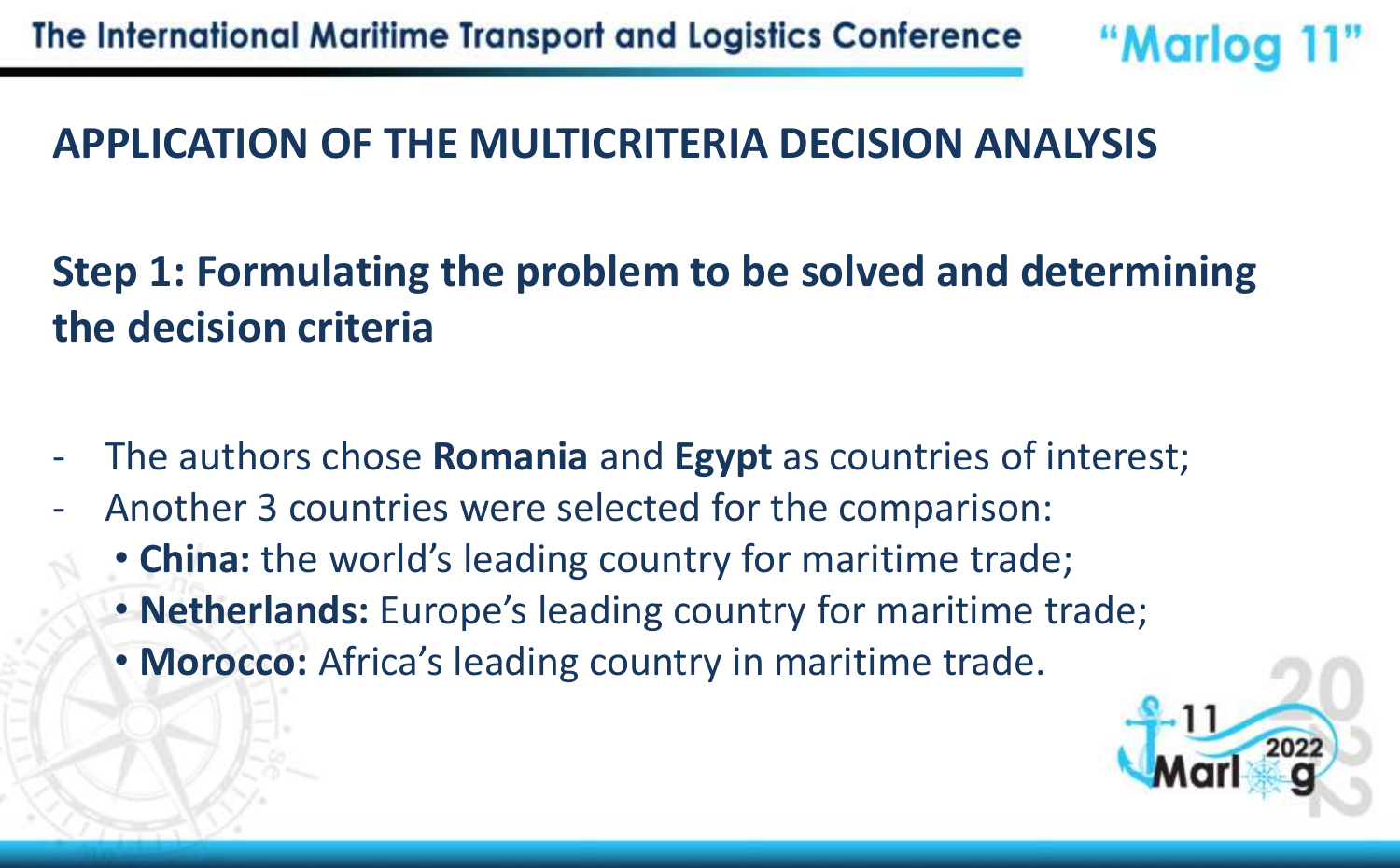#### **APPLICATION OF THE MULTICRITERIA DECISION ANALYSIS**

Table 1. Sustainability indicators analyzed (year 2020)

| No.                     | <b>Sustainability pillar</b> | <b>Criteria (Sustainability indicators)</b>                                                                    |
|-------------------------|------------------------------|----------------------------------------------------------------------------------------------------------------|
|                         | Economic sustainability      | Container port throughput (TEU)<br>Fleet growth rate in 2020 (%)<br>Number of port calls<br>Ship building (GT) |
| $\overline{2}$          | Social sustainability        | Seafarer supply (Officers)                                                                                     |
| $\overline{\mathbf{3}}$ | Environmental sustainability | Ship recycling (GT)                                                                                            |
|                         |                              |                                                                                                                |



"Marlog 11"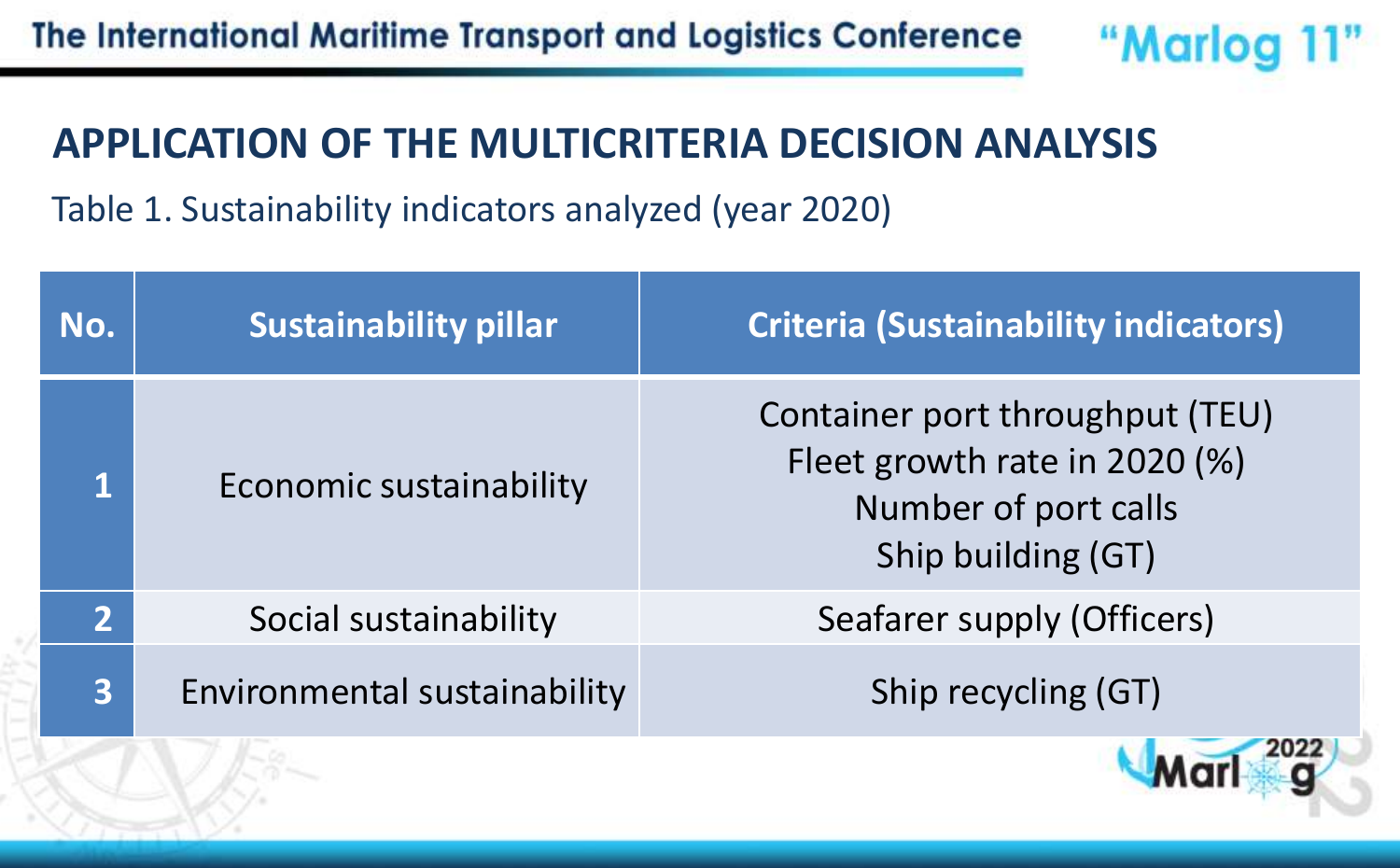

#### **APPLICATION OF THE MULTICRITERIA DECISION ANALYSIS Step 2: Determining the performance values for each criterion**

#### Decision matrix for the analyzed criteria

|                                                                            |                                                                         | Performance values for selected criteria |                                |                          |                           |                                  |                                     |  |
|----------------------------------------------------------------------------|-------------------------------------------------------------------------|------------------------------------------|--------------------------------|--------------------------|---------------------------|----------------------------------|-------------------------------------|--|
| Crt<br>no.                                                                 | <b>Country</b><br>(ports taken into consideration)                      | Container<br>port throughput<br>(TEU)    | <b>Number</b><br>of port calls | Ship<br>building<br>(GT) | Ship<br>recycling<br>(GT) | Seafarer<br>supply<br>(Officers) | Fleet<br>growth rate<br>in 2020 (%) |  |
|                                                                            | China<br>(Shanghai, Ningbo, Qingdao, Xiamen,<br>Yantian)                | 245103781                                | 261269                         | 23257200                 | 195486                    | 134294                           | 3,5                                 |  |
|                                                                            | The Netherlands (Rotterdam, Vlissingen,<br>Moerdijk, Amsterdam, Botlek) | 14522209                                 | 117420                         | 109164                   | 8430                      | 9667                             | $-1,4$                              |  |
|                                                                            | Morocco<br>(Tanger Med, Casablanca, Agadir, Nador)                      | 6980958                                  | 18002                          | n/a                      | n/a                       | 8081                             | 20,3                                |  |
|                                                                            | Romania (Constantza)                                                    | 643725                                   | 5331                           | 35783                    | $\overline{0}$            | 17708                            | $-4$                                |  |
|                                                                            | Egypt<br>(Port Said, Damietta, El Sokhna,<br>Alexandria, El Dekheila)   | 5928454                                  | 10825                          | 2364                     | $\mathbf 0$               | 7021                             | 3,2                                 |  |
| Note: n/a = information not available. Source: compiled from UNCTAD, 2021. |                                                                         |                                          |                                |                          |                           |                                  |                                     |  |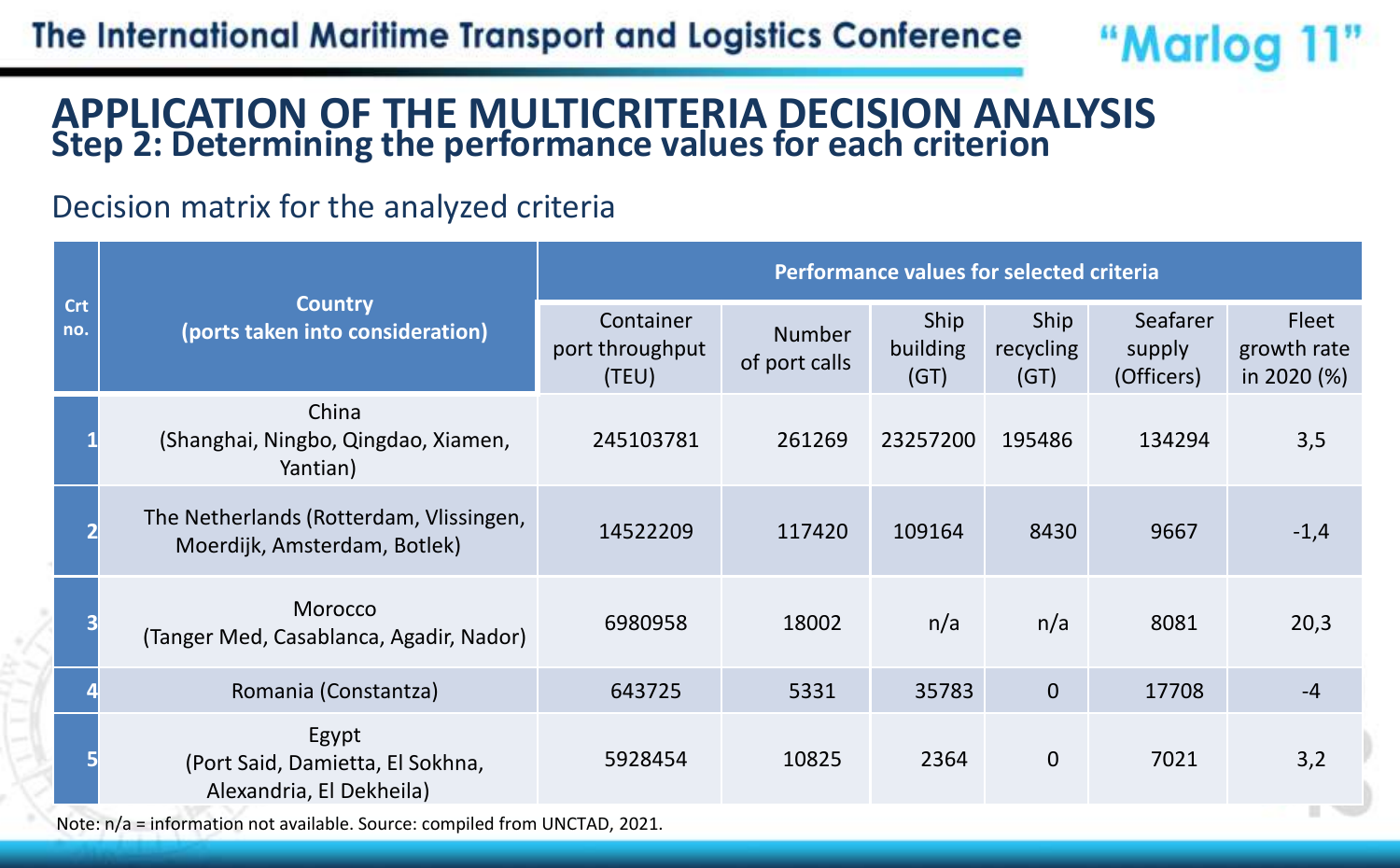The International Maritime Transport and Logistics Conference



#### **APPLICATION OF THE MULTICRITERIA DECISION ANALYSIS Step 3: Normalizing the analyzed criteria**

Normalized decision matrix

|                    | <b>Beneficial</b>                            | <b>Beneficial</b>              | <b>Beneficial</b>               | <b>Beneficial</b>                | <b>Beneficial</b>                       | <b>Beneficial</b>                             |
|--------------------|----------------------------------------------|--------------------------------|---------------------------------|----------------------------------|-----------------------------------------|-----------------------------------------------|
| <b>Indicators</b>  | <b>Container</b><br>port throughput<br>(TEU) | <b>Number of</b><br>port calls | <b>Ship</b><br>building<br>(GT) | <b>Ship</b><br>recycling<br>(GT) | <b>Seafarer</b><br>supply<br>(Officers) | <b>Fleet</b><br>growth<br>rate in<br>2020 (%) |
| <b>China</b>       | $\mathbf{1}$                                 | $\mathbf{1}$                   | $\mathbf{1}$                    | $\mathbf{1}$                     | $\mathbf{1}$                            | 0,172                                         |
| <b>The</b>         |                                              |                                |                                 |                                  |                                         |                                               |
| <b>Netherlands</b> | 0,059                                        | 0,449                          | 0,005                           | 0,043                            | 0,072                                   | $-0,069$                                      |
| <b>Morocco</b>     | 0,028                                        | 0,069                          | n/a                             | n/a                              | 0,060                                   | $\mathbf{1}$                                  |
| Romania            | 0,003                                        | 0,020                          | 0,002                           | 0,000                            | 0,132                                   | $-0,197$                                      |
| <b>Egypt</b>       | 0,024                                        | 0,041                          | 0,000                           | 0,000                            | 0,052                                   | 0,158                                         |

Note: n/a = information not available.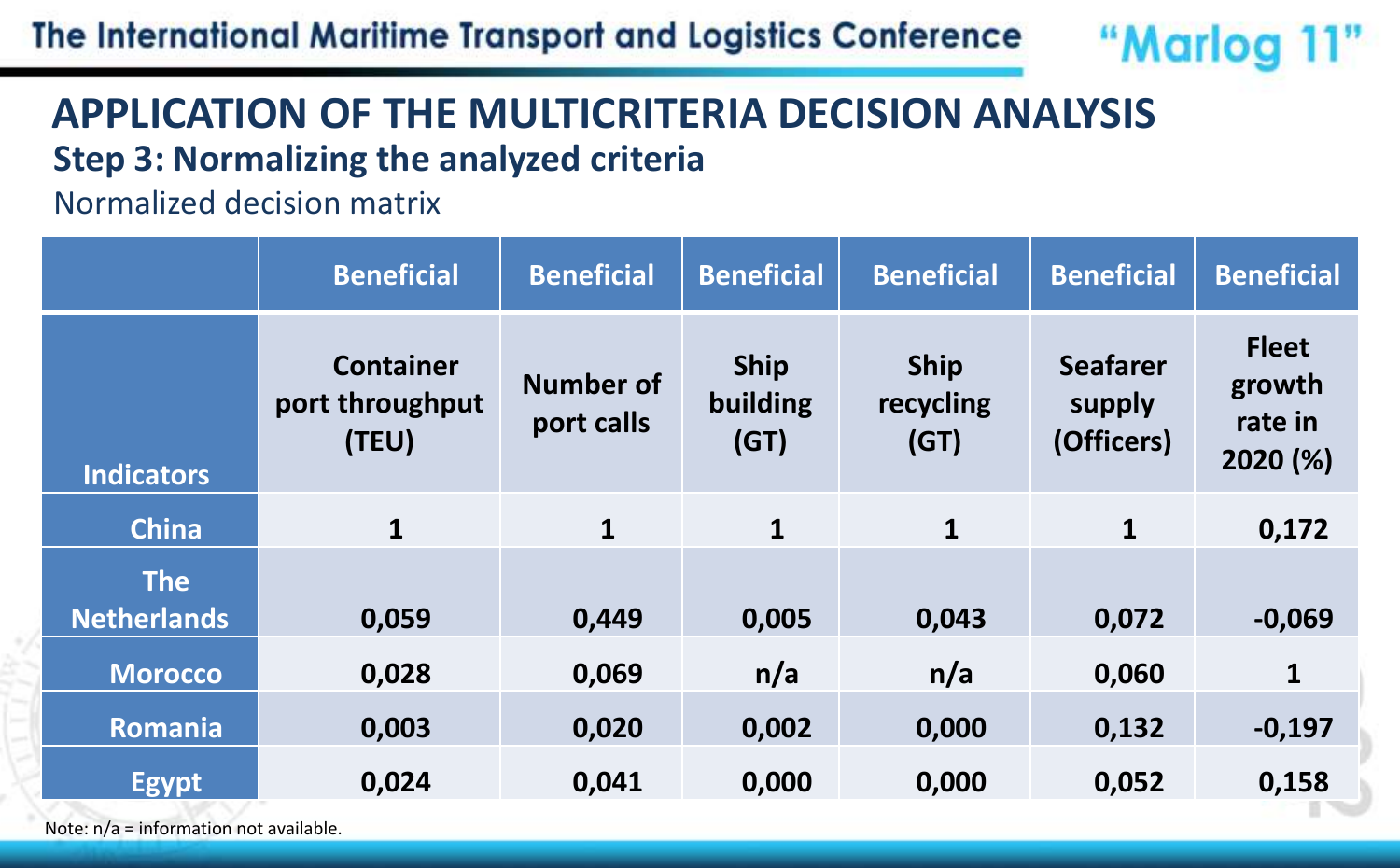# "Marlog 11"

## **APPLICATION OF THE MULTICRITERIA DECISION ANALYSIS**

#### **Step 4: Assigning weights to the decision criteria**

Weighted normalized decision matrix

|                    | <b>Weightage</b>                      |                            |                          |                           |                                        |                                               |  |  |  |
|--------------------|---------------------------------------|----------------------------|--------------------------|---------------------------|----------------------------------------|-----------------------------------------------|--|--|--|
| <b>Country</b>     | 0,1666                                | 0,1666                     | 0,1666                   | 0,1666                    | 0,1666                                 | 0,1666                                        |  |  |  |
|                    | Container<br>port throughput<br>(TEU) | Number<br>of port<br>calls | Ship<br>building<br>(GT) | Ship<br>recycling<br>(GT) | Seafarer<br>supply:<br><b>Officers</b> | <b>Fleet</b><br>growth<br>rate in<br>2020 (%) |  |  |  |
| <b>China</b>       | 0,167                                 | 0,167                      | 0,167                    | 0,167                     | 0,167                                  | 0,029                                         |  |  |  |
| <b>The</b>         |                                       |                            |                          |                           |                                        |                                               |  |  |  |
| <b>Netherlands</b> | 0,010                                 | 0,075                      | 0,000                    | 0,007                     | 0,012                                  | $-0,011$                                      |  |  |  |
| <b>Morocco</b>     | 0,005                                 | 0,011                      | n/a                      | n/a                       | 0,010                                  | 0,167                                         |  |  |  |
| Romania            | 0,000                                 | 0,003                      | 0,000                    | 0,000                     | 0,022                                  | $-0,033$                                      |  |  |  |
| <b>Egypt</b>       | 0,004                                 | 0,007                      | 0,000                    | 0,000                     | 0,009                                  | 0,026                                         |  |  |  |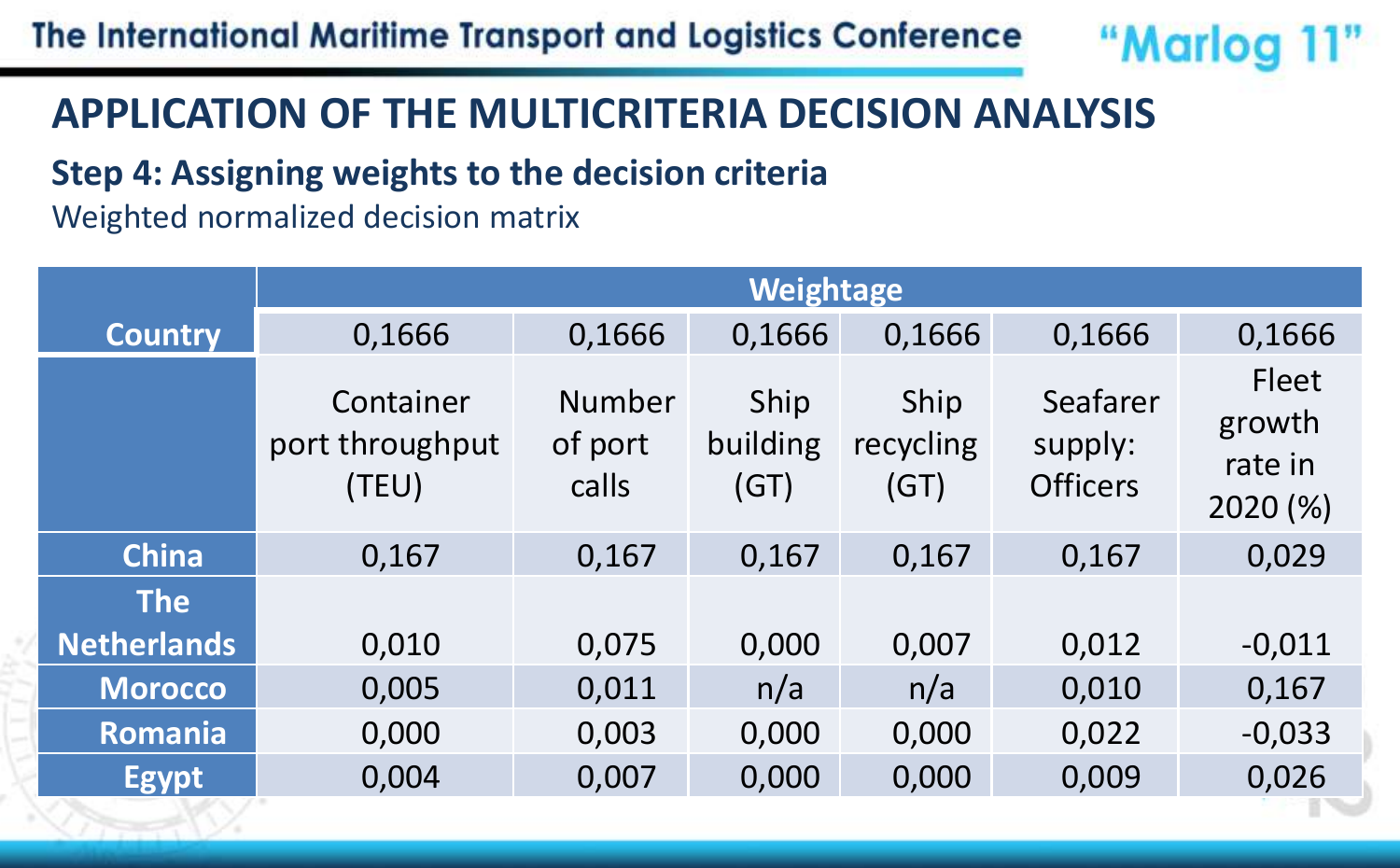The International Maritime Transport and Logistics Conference

"Marlog 11"

#### **APPLICATION OF THE MULTICRITERIA DECISION ANALYSIS**

#### **Step 5: Hierarchy of variants. Calculating the performance score and choosing the best option**

Performance score and ranking

|                    | Weightage                                       |                                               |                                        |                                         |                                         |                                               |                               |                         |
|--------------------|-------------------------------------------------|-----------------------------------------------|----------------------------------------|-----------------------------------------|-----------------------------------------|-----------------------------------------------|-------------------------------|-------------------------|
|                    | 0,1666                                          | 0,1666                                        | 0,1666                                 | 0,1666                                  | 0,1666                                  | 0,1666                                        |                               |                         |
| <b>Country</b>     | <b>Container</b><br>port<br>throughput<br>(TEU) | $\overline{\mathsf{No. of}}$<br>port<br>calls | <b>Ship</b><br><b>building</b><br>(GT) | <b>Ship</b><br><b>recycling</b><br>(GT) | <b>Seafarer</b><br>supply<br>(Officers) | <b>Fleet</b><br>growth<br>rate in<br>2020 (%) | <b>Perform-</b><br>ance score | <b>Rank</b>             |
| <b>China</b>       | 0,167                                           | 0,167                                         | 0,167                                  | 0,167                                   | 0,167                                   | 0,029                                         | 0,862                         | $\mathbf{1}$            |
| <b>The</b>         |                                                 |                                               |                                        |                                         |                                         |                                               |                               |                         |
| <b>Netherlands</b> | 0,010                                           | 0,075                                         | 0,000                                  | 0,007                                   | 0,012                                   | $-0,011$                                      | 0,092                         | $\overline{\mathbf{3}}$ |
| <b>Morocco</b>     | 0,005                                           | 0,011                                         | n/a                                    | n/a                                     | 0,010                                   | 0,167                                         | 0,193                         | $\overline{2}$          |
| Romania            | 0,000                                           | 0,003                                         | 0,000                                  | 0,000                                   | 0,022                                   | $-0,033$                                      | $-0,007$                      | $5\phantom{.}$          |
| <b>Egypt</b>       | 0,004                                           | 0,007                                         | 0,000                                  | 0,000                                   | 0,009                                   | 0,026                                         | 0,046                         | $\overline{4}$          |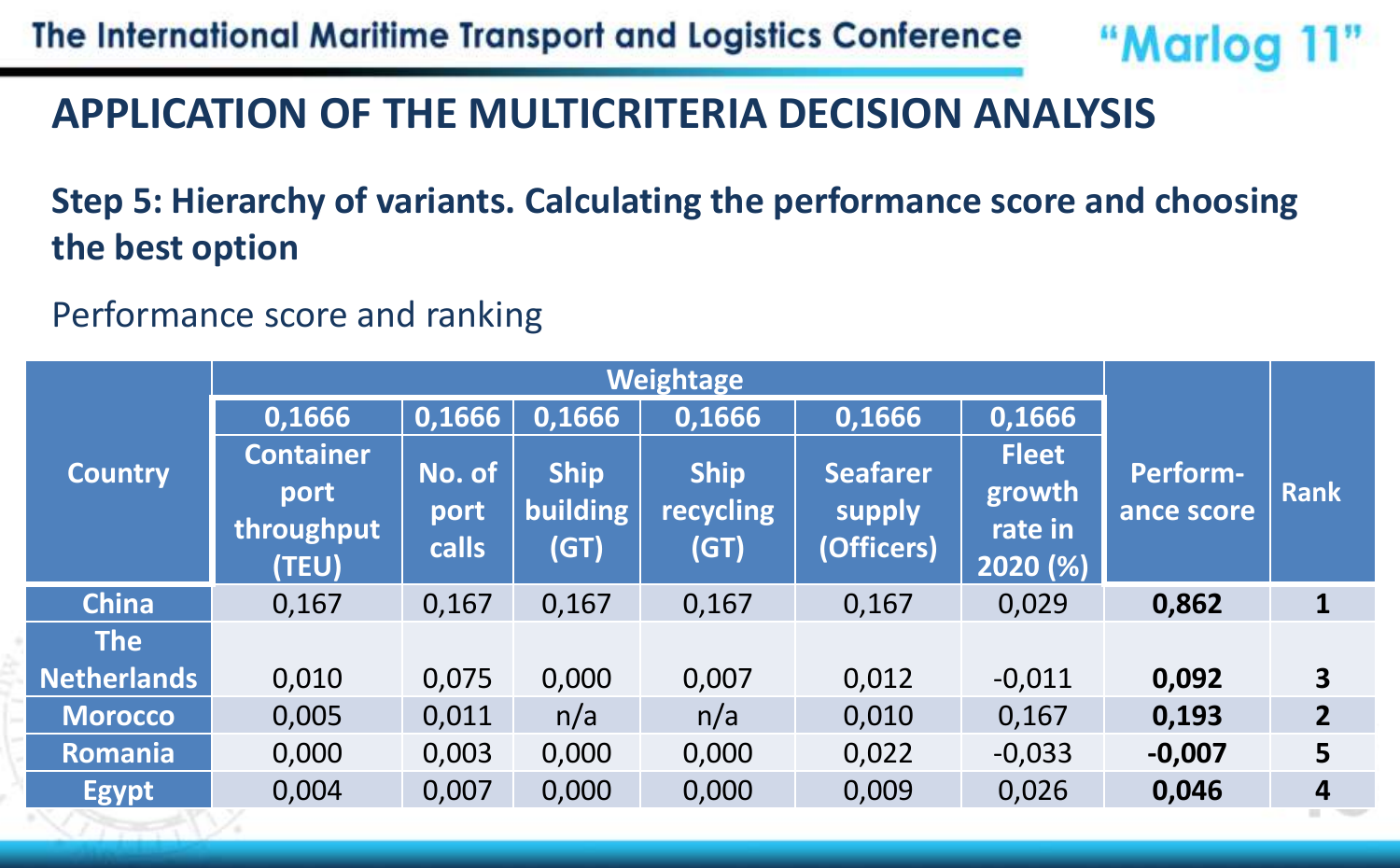### **RESULTS AND DISCUSSIONS**

- China has the highest performance sustainability score of all the 5 compared countries, obtaining the best composite sustainability performance score (0,862);
- Morocco ranked 2nd in terms of maritime sustainability performance, due to its impressive fleet growth rate (20,3%).



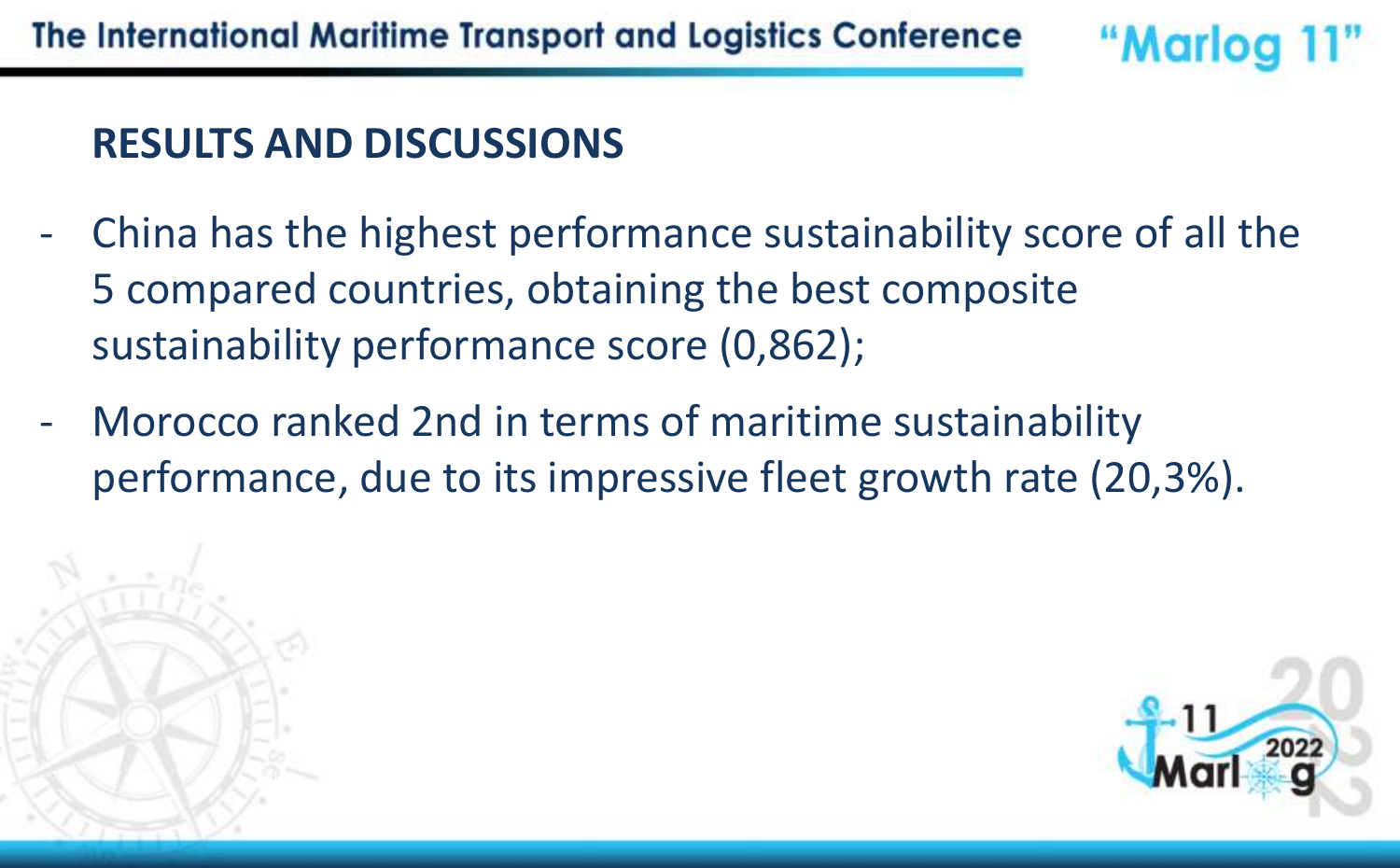#### **RESULTS AND DISCUSSIONS**

- The 3<sup>rd</sup> place was as expected taken by The Netherlands;
- Although it registered a negative fleet growth rate in 2020, it scored high in economic sustainability;
- Another strong point for the European competitor was its constant preoccupation for environmental sustainability, reflected positively in a high score for Ship recycling.



"Marloc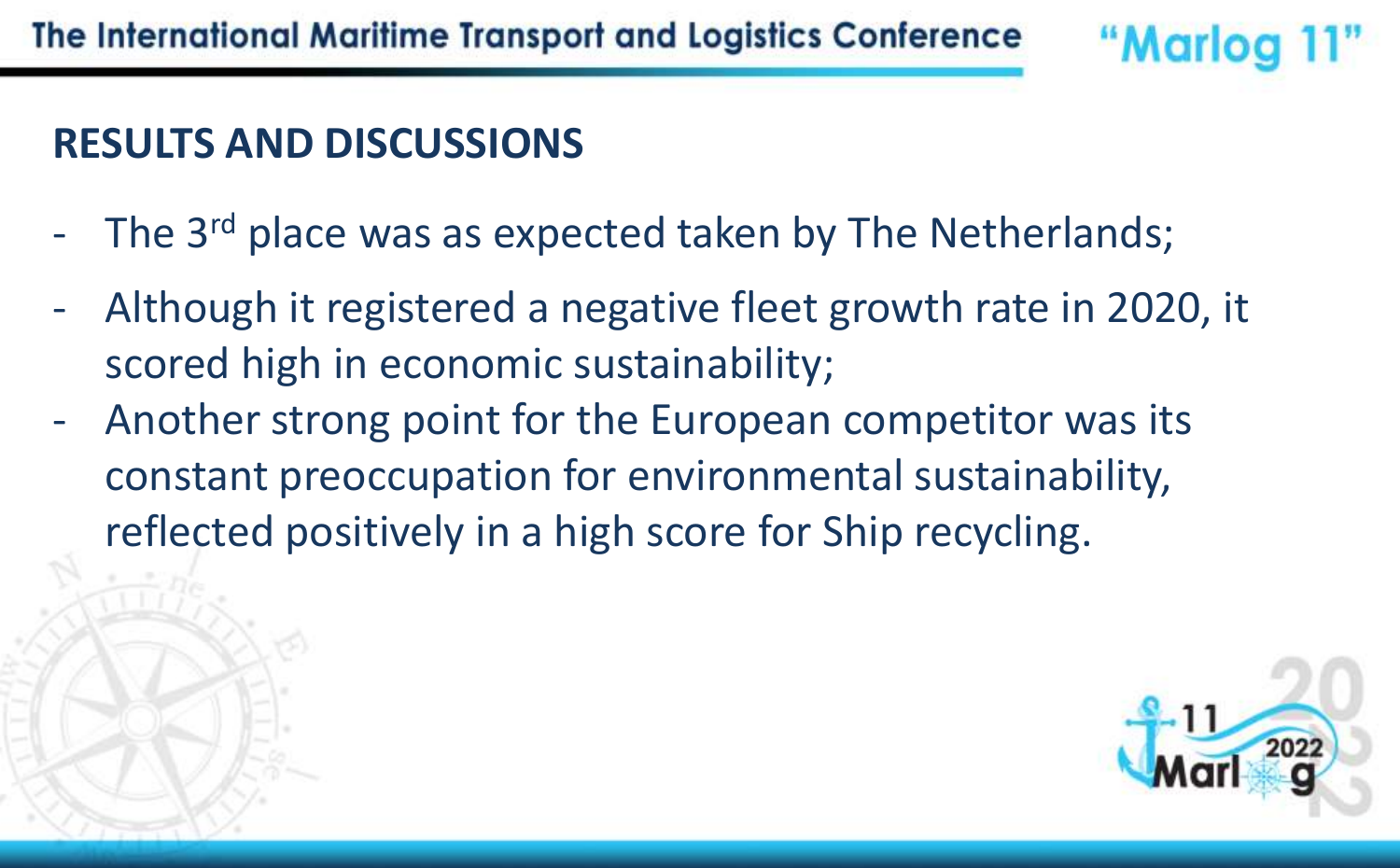## **RESULTS AND DISCUSSIONS**

- Egypt scored higher than Romania, taking the 4<sup>th</sup> position;
- Romania was the only country to have a negative score in the analysis;

- Both countries scored very low on indicators such as Ship Building and Ship recycling, but Egypt reported better values for the economic indicators;
- While Romania's performance was better for the social sustainability indicator Seafarer supply (number of officers), Egypt had a better score for the Fleet growth rate in 2020 (3,2%).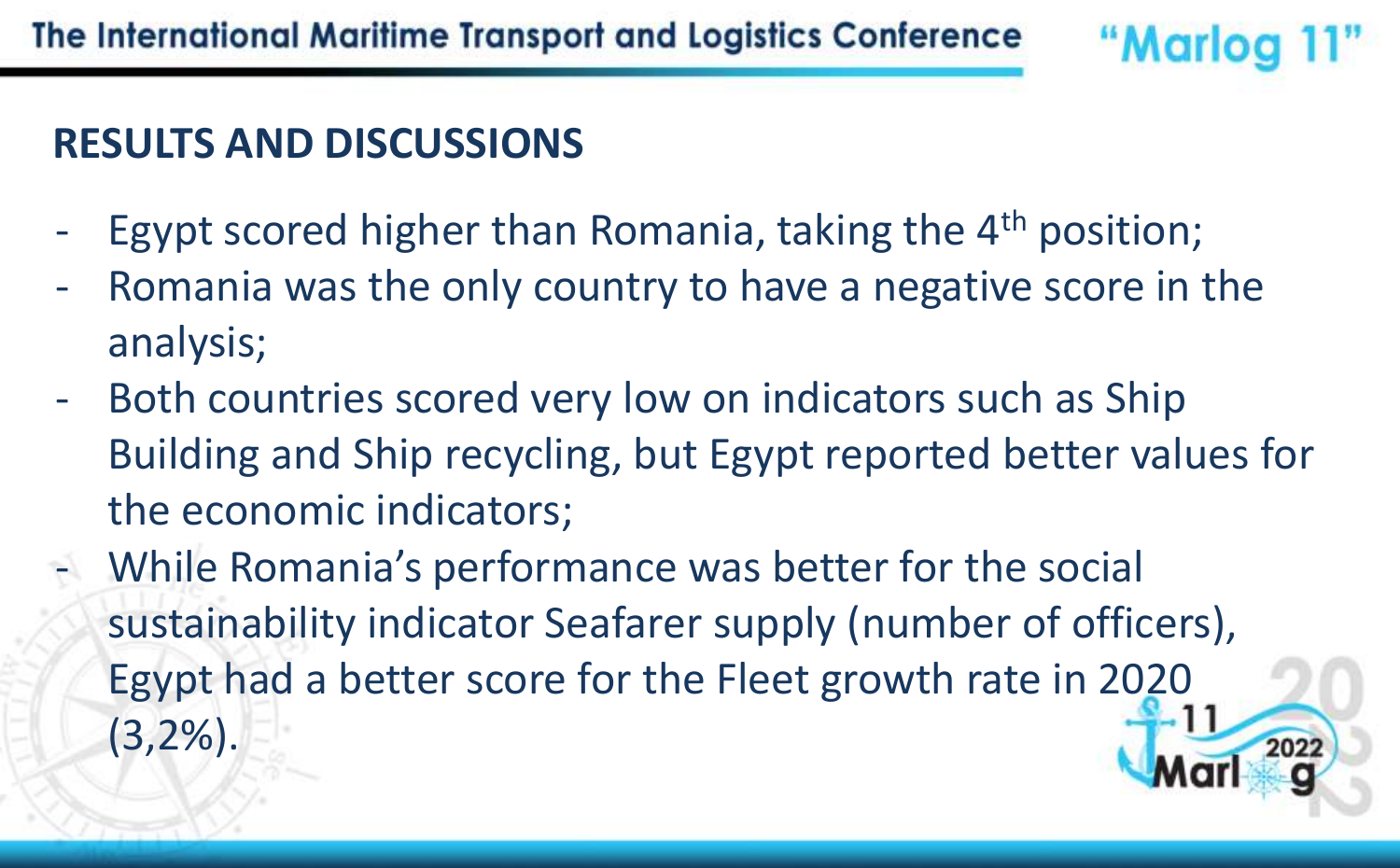# **CONCLUSIONS**

- The objective of the paper: to determine the performance in terms of sustainability for the maritime activity of Egypt and Romania.
- Three more countries of interest (China, The Netherlands, and Morocco) were added to the analysis, as being representative of the world's sea trade.
- Six indicators were analyzed (2020), representing each of the three pillars that define sustainability.

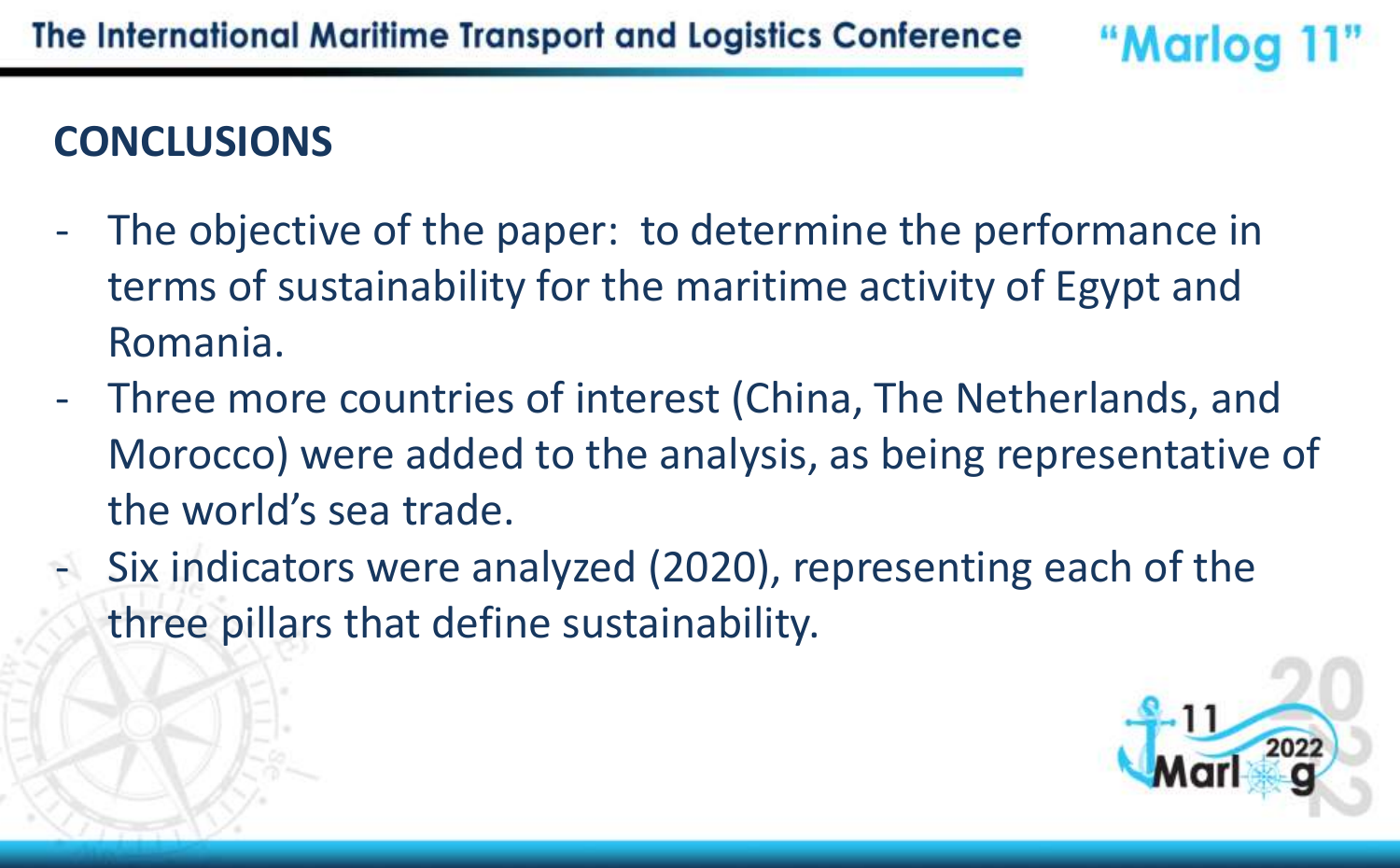# **CONCLUSIONS**

- The multicriteria analysis (MDCA) method was used for decision-making, in order to examine the sustainability performance of the countries subjected to analysis;
- The most sustainable country for maritime activities proved to be China, followed by Morocco, The Netherlands, Egypt, and Romania;

"Marlo

China differed significantly from the other competitors, in particular in what concerns economic indicators related to maritime activity and trade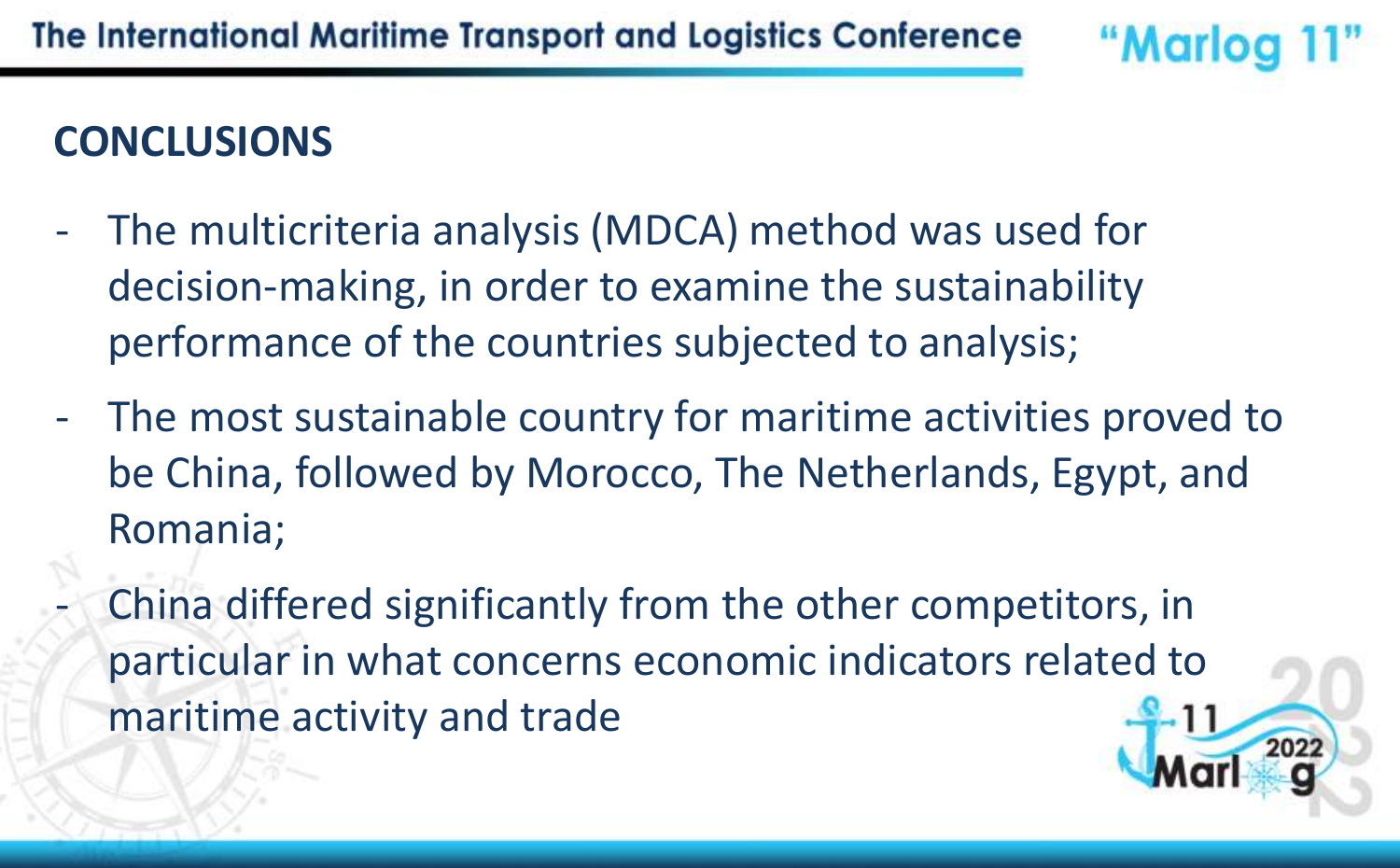# **CONCLUSIONS**

In order to achieve a high sustainability performance, the countries should pay equal interest and attention to all pillars of sustainability;

"Marloc

- Even if they score higher in economic indicators, it is not enough to secure a high position in sustainability rankings;
	- They should allot significant resources and support initiatives for the development of the social indicators, as well as the environmental ones.